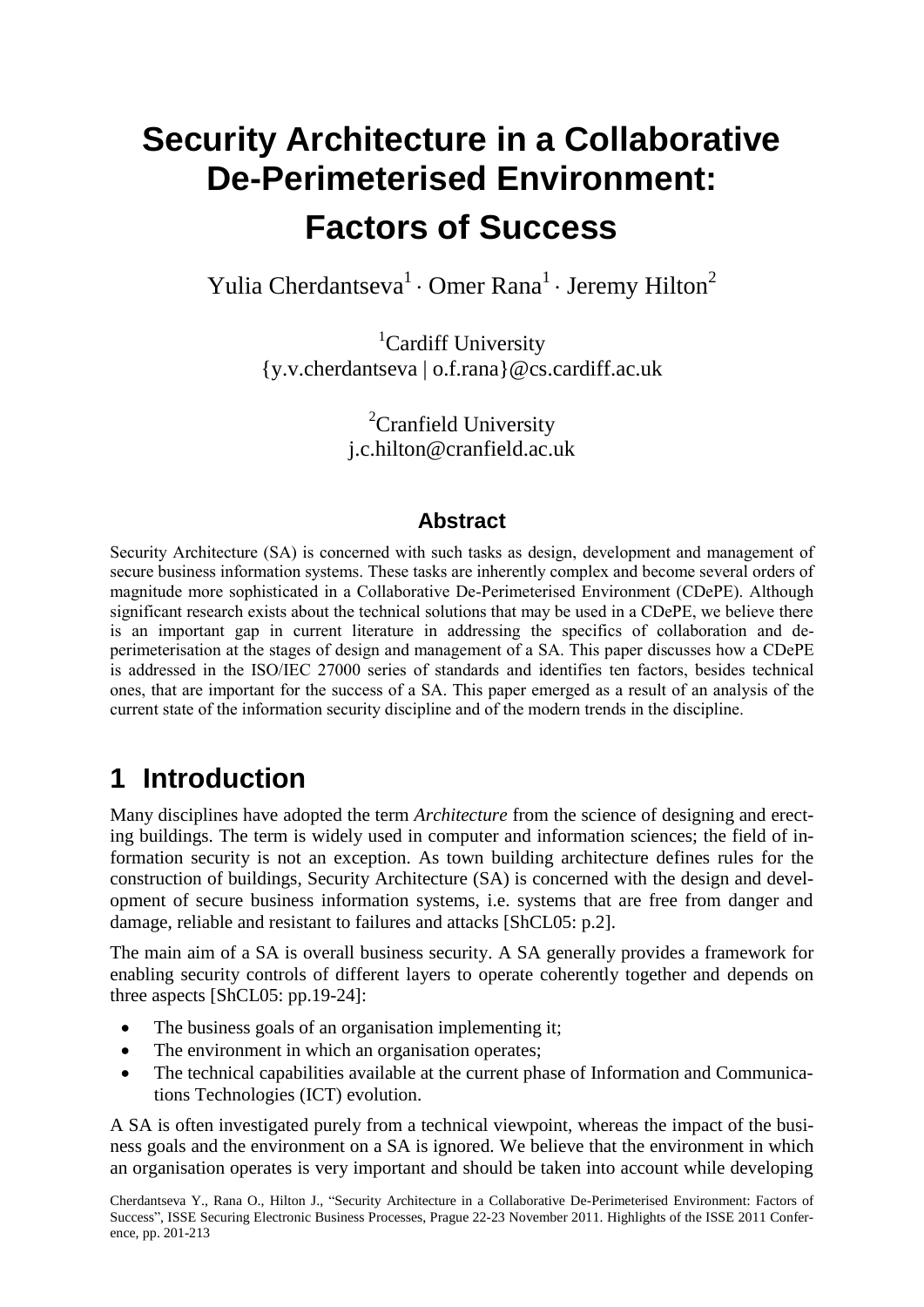and maintaining a SA. The tasks of SA as a science are inherently complex and become several orders of magnitude more sophisticated in the present environment, which we refer to as a Collaborative De-Perimeterised Environment (CDePE) and describe below.

The term *De-Perimeterisation* was coined by the Jericho Forum (JF), an international association of organisations that concentrates on the issues of secure business in a networked environment. The term refers to the erosion of an organisation's hard perimeter in response to the evolution of ICT and consequent change of business needs. Formally, the JF describes De-Perimeterisation as "the concept of architecting security for the extended business boundary and not an arbitrary IT boundary" [OGJF07].

Thus, a CDePE is an environment where third parties gain access to data and services hosted by the organisation internally and, similarly, the organisation accesses data and services hosted by other organisations. Previously, the distinction was clear: there were people inside the perimeter (staff) who were fully trusted and people outside the perimeter (non-staff) who were not trusted. At present, organisations need to allow access to data not only to its staff - remote and mobile, but also to service providers, collaborators, authorities and customers. Any organisation, to a greater or lesser degree, participates in collaboration and information sharing, works in a distributed environment and has started to exploit Cloud computing capability (mostly for remote data storage, but also, in some instances, for outsourcing high throughput computation) in order to reduce costs and to increase efficiency and commercial profit. As a result, in a CDePE perimeters of organisations erode and "closed" systems no longer exist.

We do not consider a de-perimeterised environment as an equivalent of a distributed environment. A distributed environment may also have a hard perimeter, whereas deperimeterisation accentuates a need even for a distributed environment to soften its boundaries. Nor do we consider Cloud computing to be the only idiosyncratic feature of the stated environment. Cloud computing is only one many aspects of a CDePE and we discuss it in Section 3.8. A CDePE reflects the complexity that emanates from a plethora of activities, including collaborative information sharing, Cloud computing, remote and mobile working and from the cascading impact of the intensive linkages between them.

An open architecture of an organisation with a softened perimeter provides business opportunities, but, at the same time, makes information security a greater challenge. With the unprecedented level of interconnectivity available today, previously used strategies of perimeter security are unsustainable. An approach to information security is required that allows an organisation to operate within a soft perimeter and to protect information outside of the organisation's perimeter as well as inside it. This new approach is based on multi-layered security and accumulates protection capabilities of technologies, organisational measures, human factors and legislation.

Currently, within de-perimeterisation research a strong emphasis is placed on technologies [OGJF07]. However, de-perimeterisation is a socio-technical phenomenon worthy of detailed research not only from the standpoint of technical network specialists, but also from the standpoint of managers, system and security architects. Although significant research exists about technical solutions that may be used in the CDePE, there is an important gap in the current literature in addressing peculiarities of this environment at the stages of design, development and management of a SA. Therefore, to cover this gap, we attempt to summarise and debate information security issues relevant to managers, system and security architects. Our aim is not a development of a new framework for a SA, but rather an identification of factors that are essential for the success of a SA in addition to any existing framework.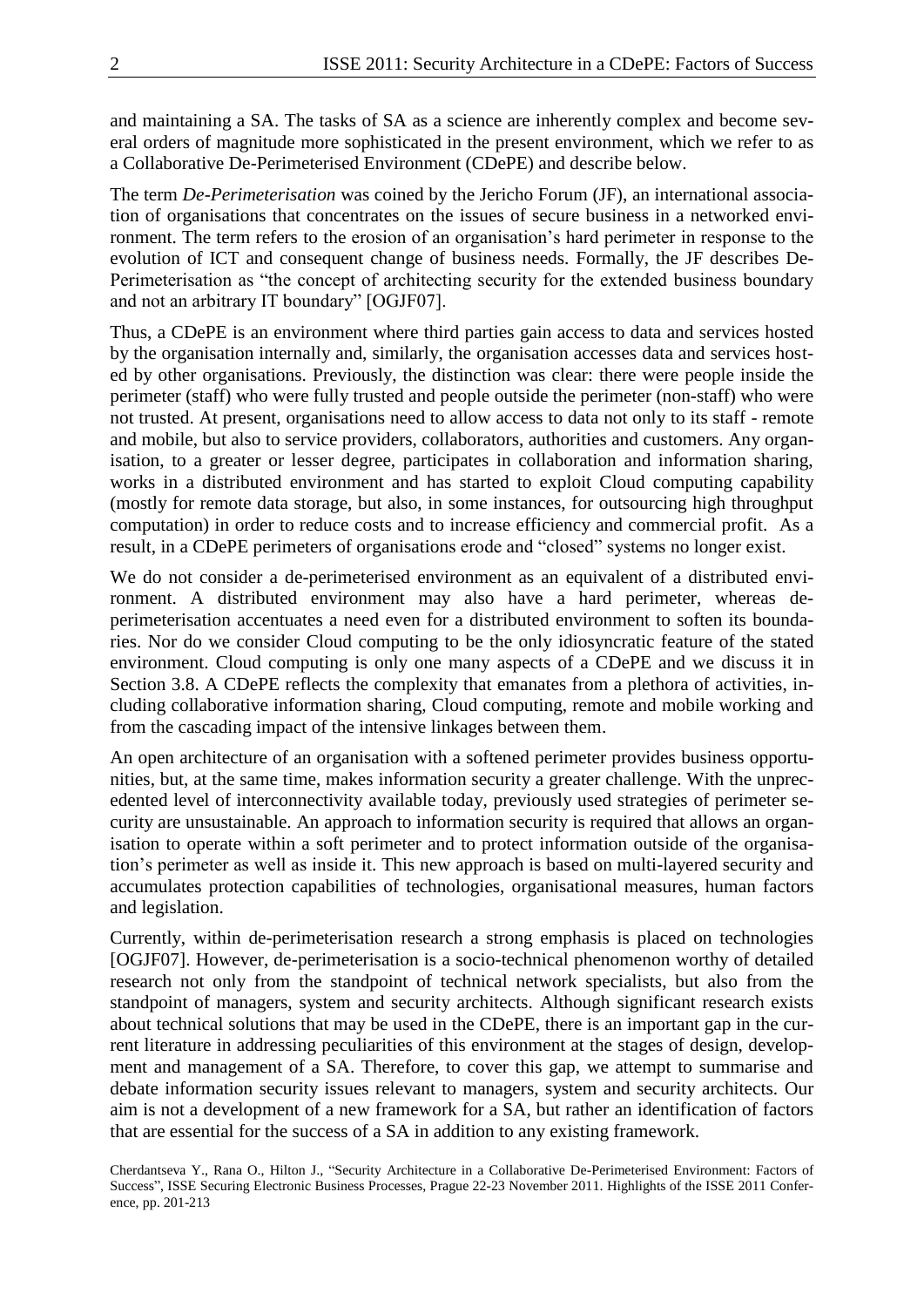The remainder of this paper is structured as follows: Section 2 discusses how a CDePE is addressed in the ISO/IEC 27000 family of standards that provides a widely used framework for a SA. Section 3 outlines the factors that deserve to be taken into account while designing, implementing and managing a SA. Section 4 draws conclusions from the preceding discussion.

### **2 How the ISO/IEC 27000 series of standards addresses a CDePE**

The ISO/IEC 27000 series of standards is published jointly by the International Organization for Standardization (ISO) and the International Electrotechnical Commission (IEC), and reserved for information security matters. ISO/IEC 27001:2005 emulates the success of its predecessor BS7799 and sets the trend for this growing family of standards. It specifies the requirements towards an Information Security Management System (ISMS) and covers a wide range of issues, such as risk assessment; management responsibilities and commitment; resource management and provision; training, awareness and competence. Another constituent of the series is ISO/IEC 27002:2005 that contains a code of practice for information security management.

Both ISO/IEC 27001 and ISO/IEC 27002 were developed at the time when the business world was not so considerably affected by de-perimeterisation. Although the ISO/IEC 27000 family provides some basic recommendations that are applicable in a CDePE, these recommendations should be significantly extended and updated by an organisation wishing to make use of them in the present environment. Below we consider how a CDePE is addressed in ISO/IEC 27001 and ISO/IEC 27002, as well as we discuss any omissions in the standards. We start our analysis with ISO/IEC 27001:2005, where Section 4.2.1 a) suggests that an organisation shall

*"Define the scope and boundaries of the ISMS in terms of the characteristics of the business, the organization, its location, assets and technology, and including details of and justification for any exclusions from the scope."*

In the case of a "closed" system, it is easy to assume that the boundaries of the ISMS are equal to the boundaries of an organisation, whereas the task of defining the boundaries and the scope of the ISMS in the de-perimeterised environment is more complicated. According to the definition, the ISMS is a "part of the overall management system, based on a business risk approach, to establish, implement, operate, monitor, review, maintain and improve information security" and as such it "includes organisational structure, policies, planning activities, responsibilities, practices, procedures, processes and resources" [BSIS05]. In the CDePE practices, procedures and policies may spread over multiple organisations that work together in order to achieve a common goal. Therefore, to define the boundaries of the ISMS an organisation should decide whether it should include service providers, collaborators and customers in the scope and to what extent they should be included. Neither ISO/IEC 27001, nor ISO/IEC 27002 provides any further details about establishing the scope and boundaries of the ISMS.

Section 4.2.3 f) of ISO/IEC 27001:2005 states the need to "undertake a management review of the ISMS on a regular basis to ensure that the scope remains adequate". Section 7.3 of the same document further explains that the modification of the ISMS may be done in response to internal and external events, including changes to contractual obligations and legal requirements. The above, should be translated into the requirement to conduct a revision of the ISMS

Cherdantseva Y., Rana O., Hilton J., "Security Architecture in a Collaborative De-Perimeterised Environment: Factors of Success", ISSE Securing Electronic Business Processes, Prague 22-23 November 2011. Highlights of the ISSE 2011 Conference, pp. 201-213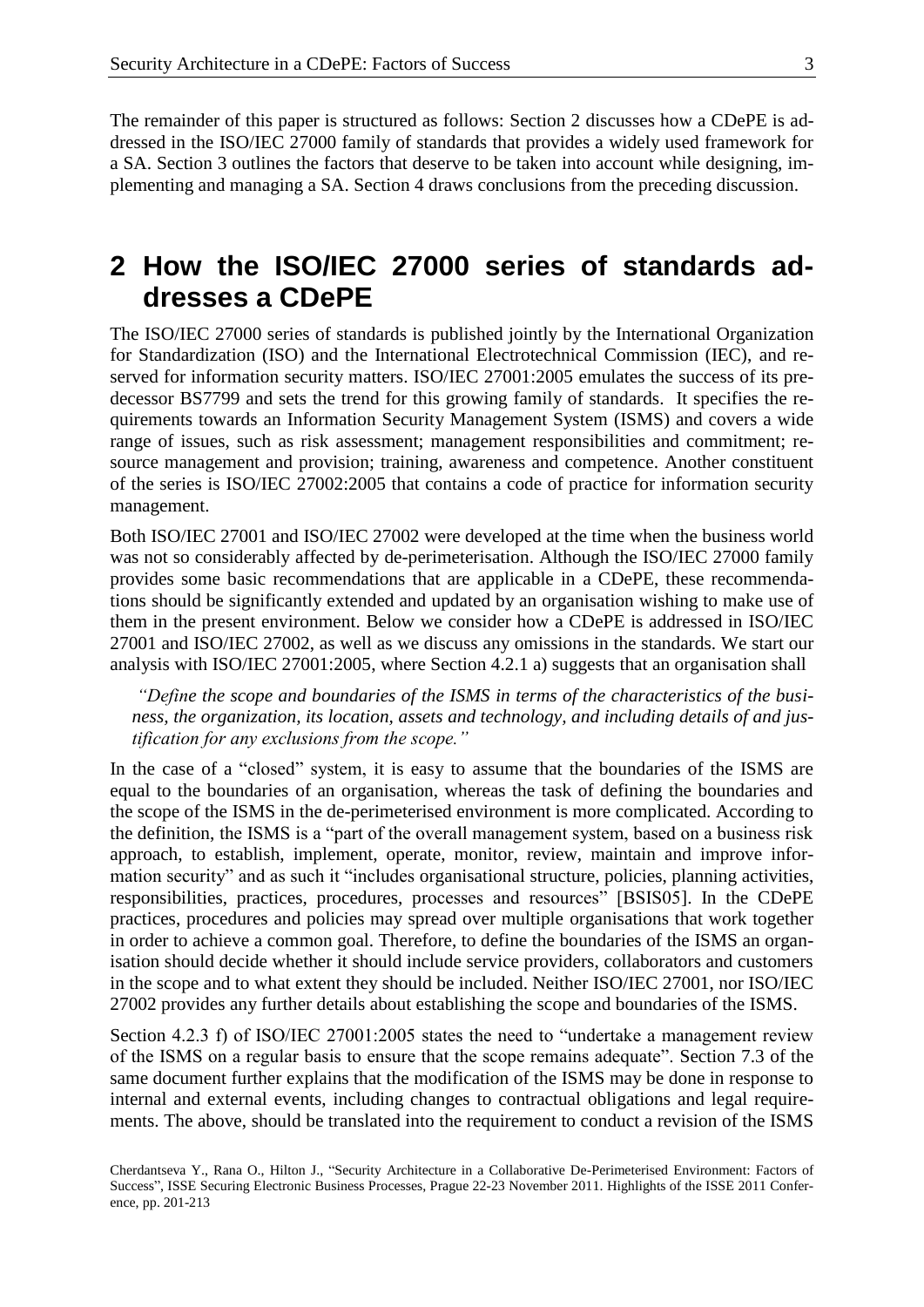boundaries with every change in collaboration or information exchange agreements, as well as with any change within an external party that affects common business processes or policies.

*"4.2.4 c) communicate the actions and improvements to all interested parties with a level of detail appropriate to the circumstances and, as relevant, agree how to proceed."*

In a CDePE information security of one organisation may strongly depend on the reliability of the ISMS of other organisations. Thus, a change or an improvement in the ISMS, that affects cross-organisational business policies must be pre-agreed between the involved parties and, where possible, must be developed in co-operation. The collaborating parties should be adequately prepared and relevant security controls should be put in place before such a change goes live.

Section 4.3.2 of ISO/IEC 27001:2005 suggests the need to protect and control documents required by the ISMS and, more specifically, to establish a procedure to define the management actions needed to ensure identification of documents of external origin. In a CDePE, in addition to identification of an external document, it is also needed to recognise the level of its confidentiality and to implement pertinent controls and procedures in order to process, store and transmit a document in accordance with the author's security requirements. The document may have a certain level of access in the original information system, but when transferred to another system the privilege rights may be ignored or wrongly interpreted. The procedures and policies related to the processing, storage and transmission of the external documents should be agreed between the parties involved. ISO/IEC 27002:2005 in Section 7.2.2 declares that one of the possibilities to achieve appropriate security of external documents is through the ability "to interpret the classification labels from other organisations." In fact, consistent cross-system document level security may be reached through the integration of information systems of collaborating parties. More efficient approaches to secure processing of external documents may include agreed-upon document classification schema and integrated authentication system [Simm04].

Delving deeper into this question, Sections A.7.2.1 and A 7.2.2 require classification of information within the organisation, its labelling and appropriate handling. In a CDePE, an organisation should not only recognise and treat external documents in accordance with the author's security guidelines, but also protect its own information assets outside of its perimeter. An organisation should ensure that its information is treated in conformance with the organisation's security requirements outside the organisation's perimeter. One of the modern concepts for user-friendly communication of security needs and controls on inter-organisational level is the icon-based labelling scheme known as Protective Commons [HiTa08]. Protective Commons emulate Creative Commons retaining a focus on document protection.

Information security associated with outsourcing is perfunctorily covered by Section A.6.2 of ISO/IEC 27001:2005 that defines the requirement to identify risks related to the involvement of external parties and by Section A.10.2 that defines the requirements to monitor the conformance of the services provided by third parties to the agreements. Corresponding security controls are outlined in Sections 6.2 and 10.2 of ISO/IEC 27002:2005. The above sections consider neither the risk management perspective of outsourcing [Isec11b], nor the requirements towards outsourcing agreements. In the environment where an organisation significantly depends on the services provided by third parties, financial penalties should be established for information security breaches occurring due to the fault of service providers as well as for failures to provide the service (i.e. meet particular Quality of Service requirements). This

Cherdantseva Y., Rana O., Hilton J., "Security Architecture in a Collaborative De-Perimeterised Environment: Factors of Success", ISSE Securing Electronic Business Processes, Prague 22-23 November 2011. Highlights of the ISSE 2011 Conference, pp. 201-213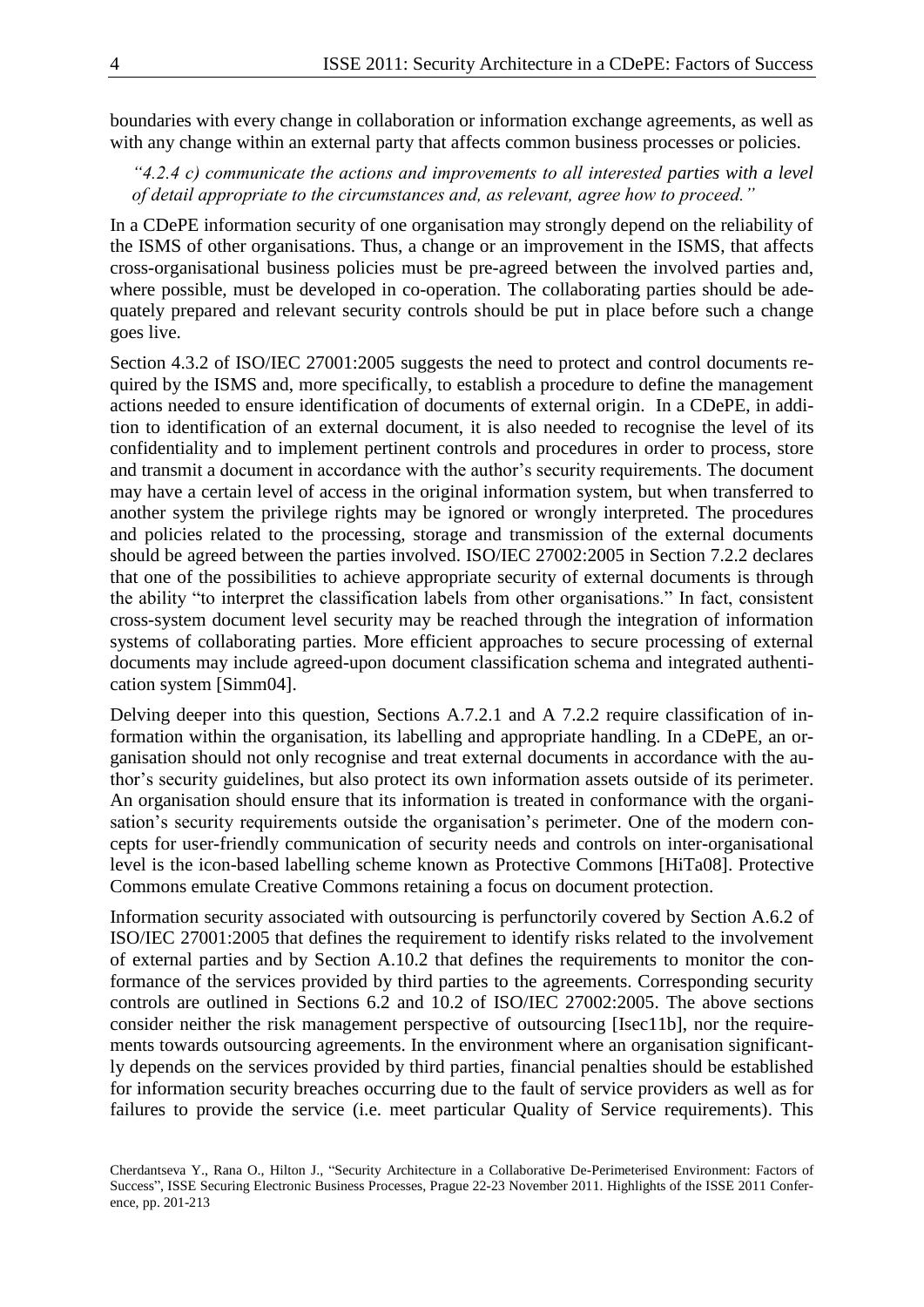measure identifies the underlying financial intensives that encourage service providers to pay more attention to customers' information security [Ande01].

Section 12.1 of ISO/IEC 27002:2005 defines the need for security requirements to be established at the early stages of the information system development process. Hence, security requirements for multi-organisational business processes and integrated information systems should also be defined at the initial stage of system requirements formulation and extended at the stage of system modelling and design. There is a significant gap in the research and practice in this area, although some attempts to model security aspects in the Business Process Modelling Notation (BPMN) collaboration diagram exist [RFMP07].

Both ISO/IEC 27001 and ISO/IEC 27002 address information security issues within a single organisation. However, with emerging interest in e-commerce, supply chain and joint product development, where complex business processes spread over multiple organisations, the overall control and consistency of procedures across organisations are essential. In 2011, in order to address this evolving area of inter-organisational processes the Object Management Group (OMG) introduced into the BPMN 2.0 the concept of choreography, the essence of which is the coordination of communications between organisations or processes without an overarching process in charge of such coordination [OMG11]. Addressing information security in choreography process is a critical challenge in virtue of the fact that security in these processes could only be achieved if business processes of all parties involved and communications between them are secure.

While collaboration and information sharing leverage new business opportunities, it is important to prevent exposure of strategic organisational knowledge. The ISO/IEC 27000 is focused on data and information assets and does not actually distinguish knowledge as a valuable asset. This, consequently, leads to a failure to address threats to this critical asset caused by collaboration and de-perimeterisation [AlSa10]. The importance of distinguishing knowledge assets as well as assessing its business value is derived from a necessity to retain strategic advantage in a highly competitive world.

The analysis of the ISO 27000 series of standards leads to a conclusion that although the series provides strong basis for information security, it does not comprehensively reflect the complexity of a CDePE. The series is actively growing in response to a rapidly changing environment. Thus, several new standards in this series, that will more coherently address the modern environment, are expected to emerge within the next 2-3 years. The release of ISO/IEC 27036 - *IT Security - Security techniques - Information security for supplier relationships*, a multi-part standard addressing risks to information related to the external parties, is expected in 2012. The standard is anticipated to provide a solid basis for security of outsourcing and, potentially, for Cloud computing as a form of outsourcing [Isec11b]. ISO/IEC 27010 - *Information Technology - Security techniques - Information security management for inter-sector and inter-organizational communications*, another emerging standard of the series, is a supplement to ISO/IEC 27001:2005 and ISO/IEC 27002:2005. It considers in more detail the inter-organisational information security issues and information exchange between organisations that are only briefly addressed by other existing standards [BSIS11]. A committee draft of the standard (that is currently available for review) still does not address all the issues discussed above. The draft expires on 31 August 2011 and hopefully the final version will cover issues relevant to a CDePE more exhaustively.

Thus, the requirements and controls outlined in ISO/IEC 27001 and ISO/IEC 27002 do not comprehensively cover the issues of information security that arise in a CDePE from manage-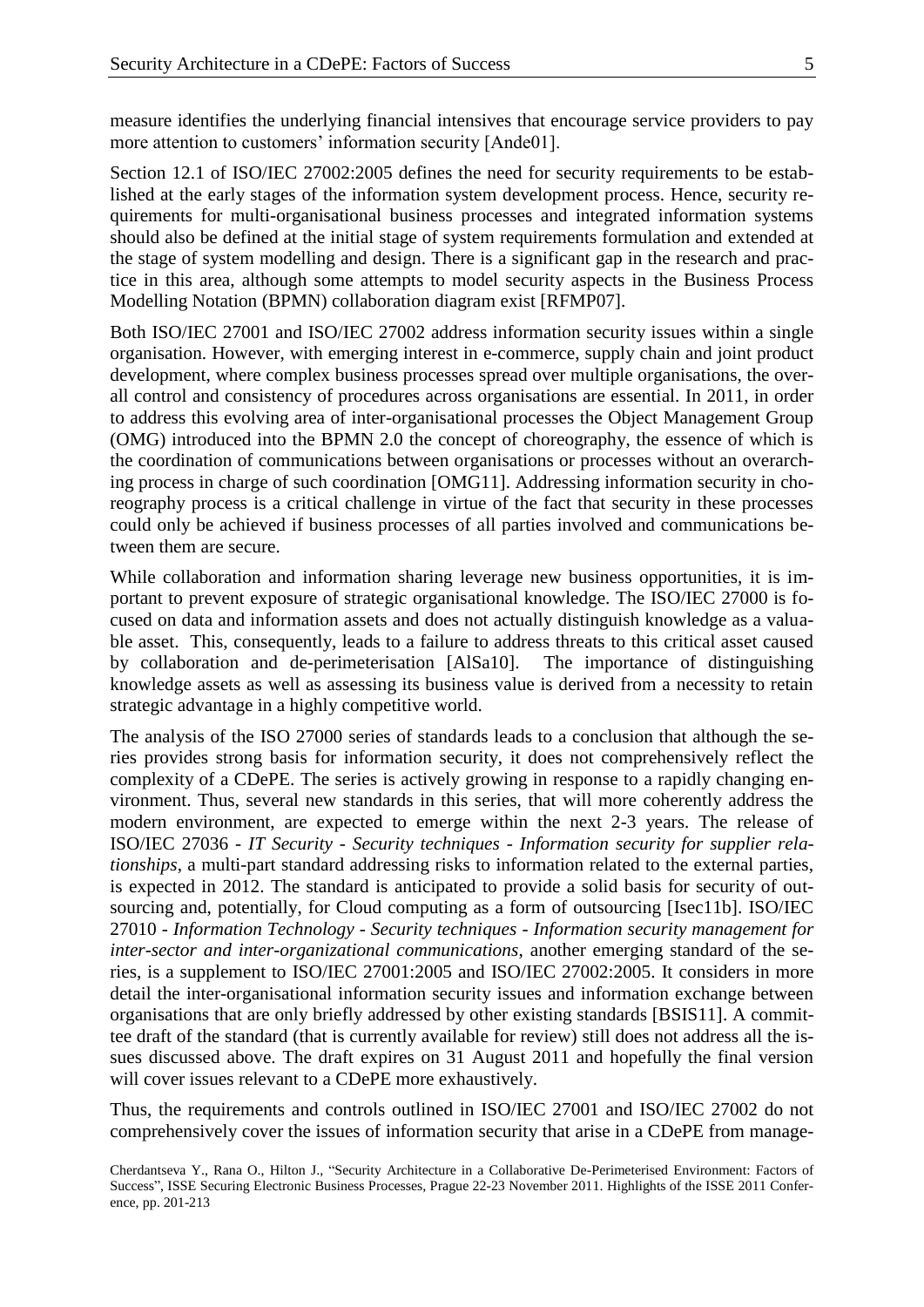rial and system architects' perspectives. In the next section we list and analyse the issues that should be taken into account by managers, system and security architects in addition to the security requirements defined in published standards of the ISO/IEC 27000 series.

# **3 Factors of Success**

### **3.1 Comprehensive and Systematic Approach**

Any organisation that aims to increase commercial profit, gain trust of partners and effectively and efficiently use new technologies in a CDePE should protect information in a comprehensive and systematic manner. Comprehensive protection refers to the exploitation of countermeasures of different layers in order to achieve "complete" security. Countermeasures could include, but are not limited to an organisation's strategy, policies and procedures; business processes; training and educational programs; technical security controls; and legal measures. Reliance on any single layer of defence does not often provide adequate security. Security controls of different layers should support information security concurrently. If any of the controls fail, the others should be sufficient to provide an adequate level of information security until the functionality of the failed control is restored. With regards to the comprehensiveness of information protection, a SA helps to avoid a piecemeal approach to information security: rather than applying security countermeasures in an ad-hoc manner, a SA creates a holistic enterprise-wide picture and allows to structure inter-relationships between the various measures being considered. The additional task of a SA in a CDePE is to provide a comprehensive approach to inter-organisational business processes and accompanying information sharing.

A systematic approach refers to addressing information security at every stage of a system lifecycle, including such stages as requirements analysis, system design, implementation and maintenance. Hence, security requirements in multi-organisational projects should be agreed at the initial stage of system requirements formulation and at the stage of system design. At present, information security at cross-organisational business processes is very rarely addressed at the design level. Information security is often left for the computer specialists to sort out as an a posteriori task.

The above implies that a CDePE, that significantly affects a SA, should also be addressed at every protection layer and at every stage of a system development lifecycle. We believe that a comprehensive and systematic approach to information security and, consequently, to the specifics of the environment in which the system (and therefore the SA) should operate is the most important and unconditionally required factor of a successful implementation of a SA.

### **3.2 Adjusted Security Framework**

It is often mentioned that a good security framework should serve as a road map for information security. An organisation should carefully consider and choose a security framework to follow, since the belated change of a framework may lead to unnecessary additional work and costs. Despite a plethora of existing security frameworks promising high standards of information protection, an organisation should not entirely rely on any of them. There are two underlying reasons for this. First, existing standards and best practices fail to address the effects of changing environment and newly emerging threats in a timely way. As alluded to in Section 2 of this paper, commenting on the ISO/IEC 27000 series of standards, it takes several years to adjust the series to the new environment. Second, neither bodies that develop secu-

Cherdantseva Y., Rana O., Hilton J., "Security Architecture in a Collaborative De-Perimeterised Environment: Factors of Success", ISSE Securing Electronic Business Processes, Prague 22-23 November 2011. Highlights of the ISSE 2011 Conference, pp. 201-213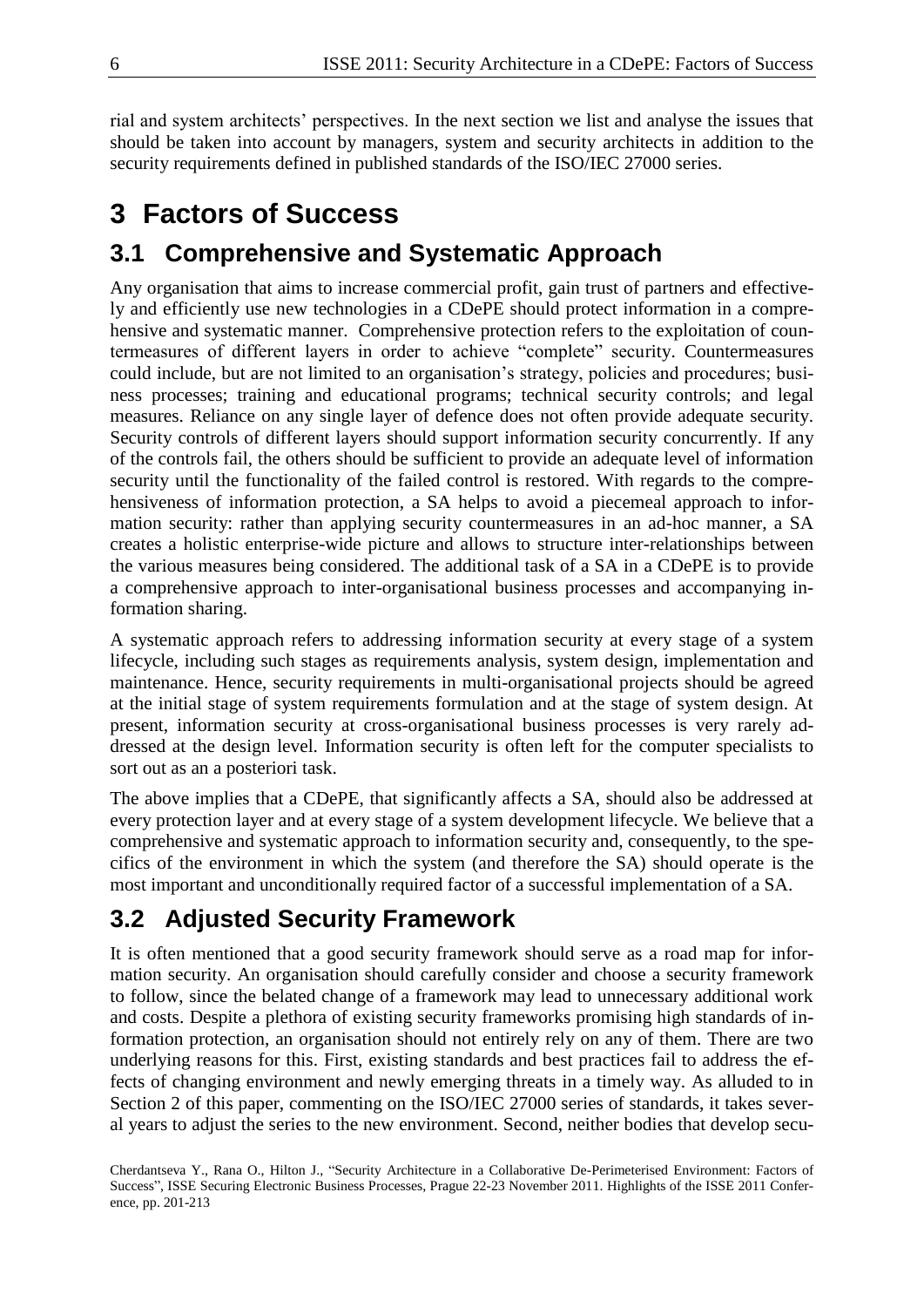rity standards and frameworks, nor certification organisations are financially or in any other way accountable for the security failures in organisations that follow the standards and practices. In fact, information security strongly depends on economic motives, but in this case such motives are absent [Ande01].

Thus, it is always up to an organisation to fine-tune a framework for the current environment as well as to adjust it to a particular business context. The challenge for a contemporary security framework is to find an optimum balance between information sharing and information protection staying within legal and compliance regulations.

#### **3.3 Senior Management Role**

Section 6.1.1 h) of ISO/IEC 27001 states that management should "ensure that the implementation of information security controls is co-ordinated across the organization." In the present landscape, in addition to co-ordinating the implementation of security controls within the organisation, senior management should be involved in agreeing security controls with collaborating parties and other members of the information exchange. Security aspects of interorganisational information exchange require attention at the level of senior management because only such individuals (and stakeholders) have the required level of understanding of business needs to be able to answer questions such as:

- Who are the prospective strategic partners?
- To what degree does a company want to share or segregate its information?
- How much does the company trust a partner or a third party?
- What is the liability for information misuse by partners and third parties?

Consequently, in a CDePE the following responsibilities should be included into the scope of managers in addition to those declared in ISO/IEC 27001:2005:

- Within the organisation's security strategy define the level of trust for each external party;
- Collaborate with the third parties' management in order to agree cross-organisational security strategy, policies and controls;
- Ensure cross-organisational consistency of security strategies, policies and controls within the collaborating community;
- Ensure adequate protection of the organisation's information and knowledge assets outside of the organisation's perimeter.

### **3.4 Responsibilities Allocation and Required Qualities of Information security Personnel**

A CDePE stems new responsibilities not only for managers as discussed above, but also for information security personnel. Some newly emerging responsibilities may be as follows:

- Communicate with external parties in order to develop consistent cross-organisational security policies and procedures;
- Develop and implement procedures for informing relevant external parties about changes in organisation's security strategies, policies and procedures;
- Address security concerns in relationships with customers.

Furthermore, information security personnel should co-ordinate all activities that aim to protect information in order to prevent omissions that may arise due to a granular approach. In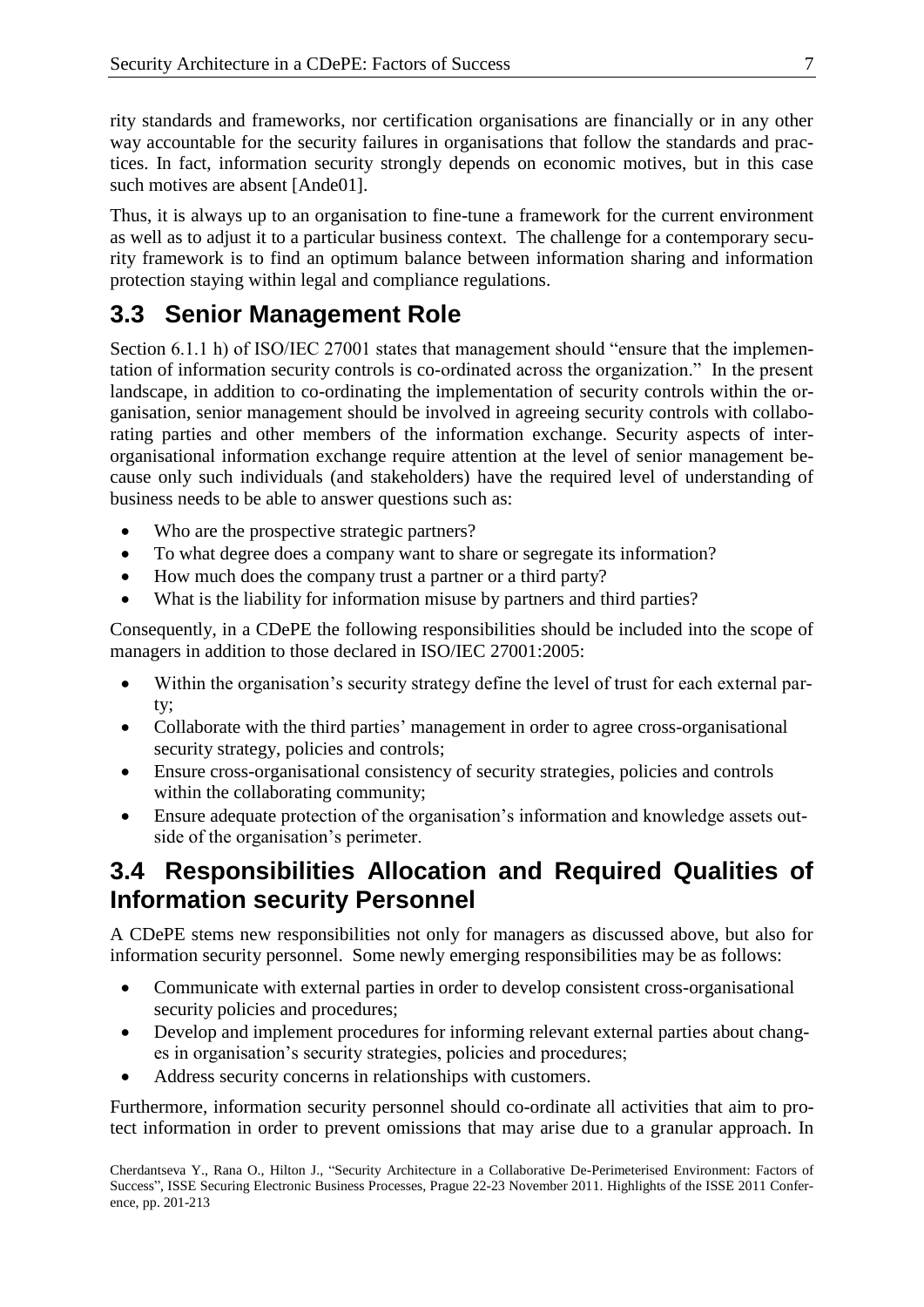many cases information sharing needs are defined at the business level, some security controls are realised to protect information at the technical level, liability for information misuse is defined in agreements by legal personnel – all these measures contribute to information security and, therefore, require overarching administration. ISO/IEC 27002:2005 requires clear definition and allocation of information security responsibilities. Thus, the importance of the activities mentioned above should be recognised by an organisation and responsibilities for them appropriately allocated.

In addition to clearly defined responsibilities, information security personnel should have upto-date technical knowledge, understanding of business and economics, and good communication skills. However, the most important quality of information security personnel in the current rapidly altering environment is open-mindedness. At present, there is no commonly agreed definition of information security and the set of security goals is variable within security standards: some standards limit the realm of information security to confidentiality, integrity and availability [CNSS10, ISACA08]; others include non-repudiation, accountability, reliability and authenticity [ISO09]. The limitation of the scope of information security and, consequently, of personnel responsibilities to the certain goals may lead to the overlooking of new threats and vulnerabilities that are constantly emerging in the ever-changing world of ICT. Therefore, staff responsible for information security should perceive an overall protection of information as their major goal, rather than the achievement of goals predefined in standards. Moreover, personnel should be ready to protect information from both known and unknown threats and quickly adapt to the new environment. We refer to this important quality of information security personnel as open-mindedness.

### **3.5 Up-to-date Security Policies and Procedures**

The organisation's security policies and procedures should be constantly revised and improved in order to be adequate for a rapidly changing environment. They should cover continually emerging technologies in a timely manner. Therefore, the process for the introduction of improvements should be predefined and established. In a CDePE, this process apart from development and implementation of an improvement should include the agreement of an improvement with external parties, raising awareness among internal and external personnel, and analysis of external parties' feedback regarding an improvement introduced.

Most recently the policies and procedures that address threats emerging from mobile communications and social networking are the focus of security specialists. If use of mobile devices is a business necessity for an organisation, then mobility should be appropriately addressed by security policies. The policies may be, for instance, as follows:

- Access to a mobile device must be protected by a password of a certain strength;
- In case of the loss of a mobile device an organisation retains the right to destroy all the data on the device;
- The same security policies should be applied to the mobile device independent whether it is within an organisation's network or outside it.

With the rapid growth of the social networking industry the risk of data leakage through social networks becomes more significant. In 2010, 20% of companies encountered data loss via social networking sites [Good10]. To address this threat, security policies should clearly define which information may and may not be exposed at social networking sites, blogs and professional communities.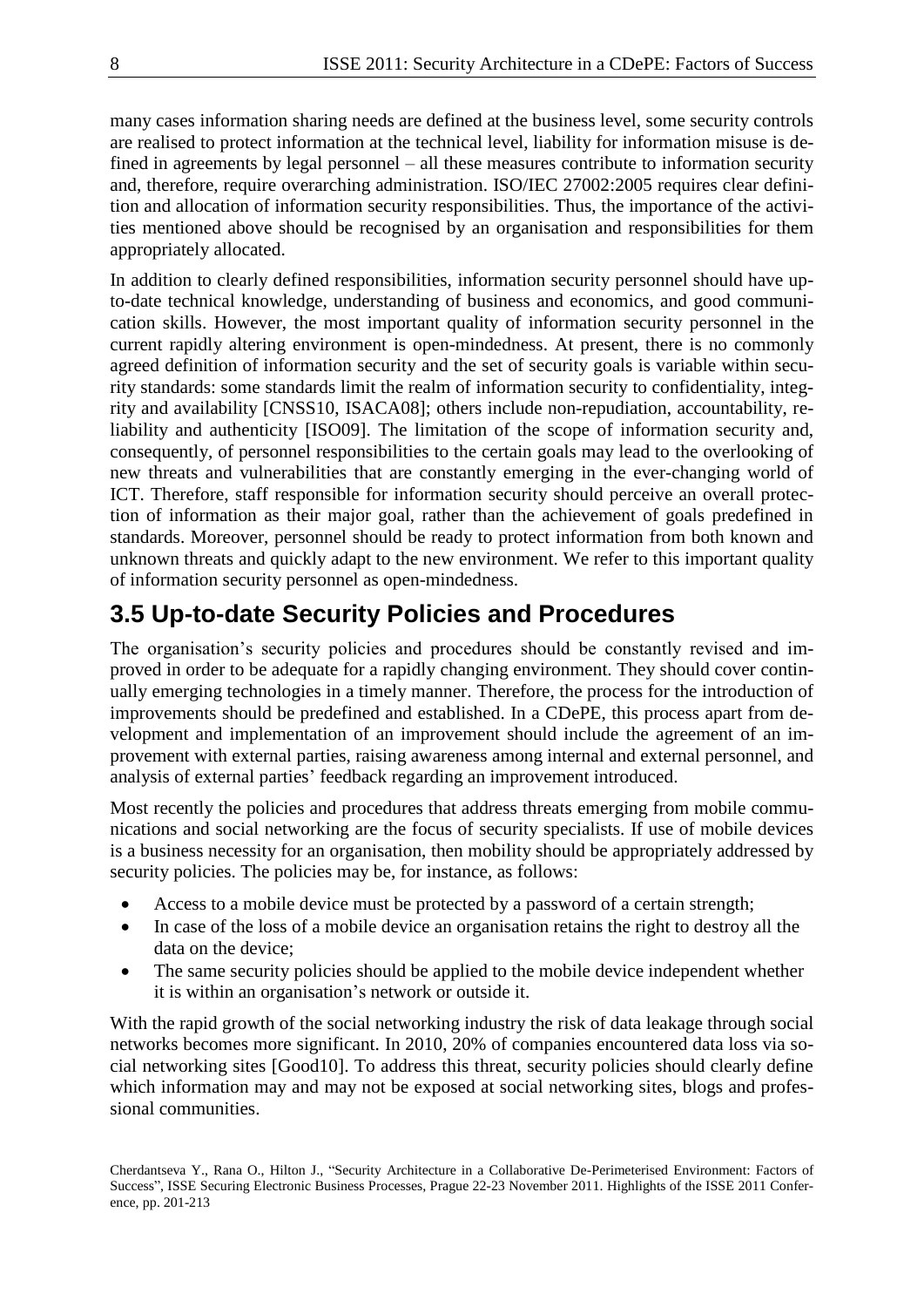#### **3.6 Involvement of Interested Parties**

ISO/IEC 27001:2005 states that security actions and improvements should be communicated to all interested parties where interested parties are implicitly limited to the employees and stakeholders of an organisation. There are two extensions required to the above statement in the CDePE. First, the scope of the interested parties becomes broader: apart from interests of internal parties, interests of employees and stakeholders of external organisations involved should be taken into account while taking decisions about security actions. This is due to the fact that while the most of the security changes done by the organisation affect the organisation's personnel productivity, some of the changes may affect productivity of the personnel of other organisations that use services or data provided by the organisation. Therefore, it is preferable to reach a consensus not only between security people and internal users, but also between security people and external users in order to prevent security improvements being banned as reducing productivity.

Second, a more in-depth involvement of external parties is required. It should not be limited to the communication of security policies to external parties. Security policies and procedures should be planned, designed and implemented in close rapport with interested parties. The level of involvement of a party in the above processes may vary depending on the status of the party: service provider, collaborator, authority or customer. Section 5.1.1 of ISO/IEC 27002:2005, for example, declares the requirements towards an Information Security Policy Document (ISPD), which is considered in the standards as a purely internal document that only is some cases communicated to the external parties. In the CDePE, the ISPD should equally address protection of information within and outside an organisation's perimeter and, as such, parts of the document that cover security of collaborative information sharing should be developed with the close cooperation of the parties involved.

#### **3.7 Information Security Training and Awareness**

Training and awareness programs require regular revisions and updates in order to remain adequate for a rapidly changing environment. The programs should instruct employees in a clear form about how to do business securely using new technologies and make them aware in a timely way about emerging threats. The areas that at present are rarely or poorly addressed by training and awareness programs and require more attention are social networking, mobile communications and social engineering.

Furthermore, the reasoning behind information security countermeasure should be made clear to personnel in order to overstep rote compliance [BoJe02]. Rote compliance is only sufficient until a situation that is not covered by any of the existing policies or procedures occurs. At present, hardly any organisation, in terms of its security policies and procedures, will be able to keep pace with the fast evolution of technologies. Therefore, to solve this problem any security training or awareness program should pursue two major aims. Firstly, to teach system users to exploit common sense when using progressive technologies or working in unforeseen circumstances. Secondly, to educate users to perceive information security as everyone's personal responsibility, rather than something that has nothing to do with their day-to-day activities. As any information security measure - technical or organisational - could be disregarded by simple carelessness, an understanding of the reasoning behind security measures and an appreciation of personal responsibility may help to improve information security with minimal cost.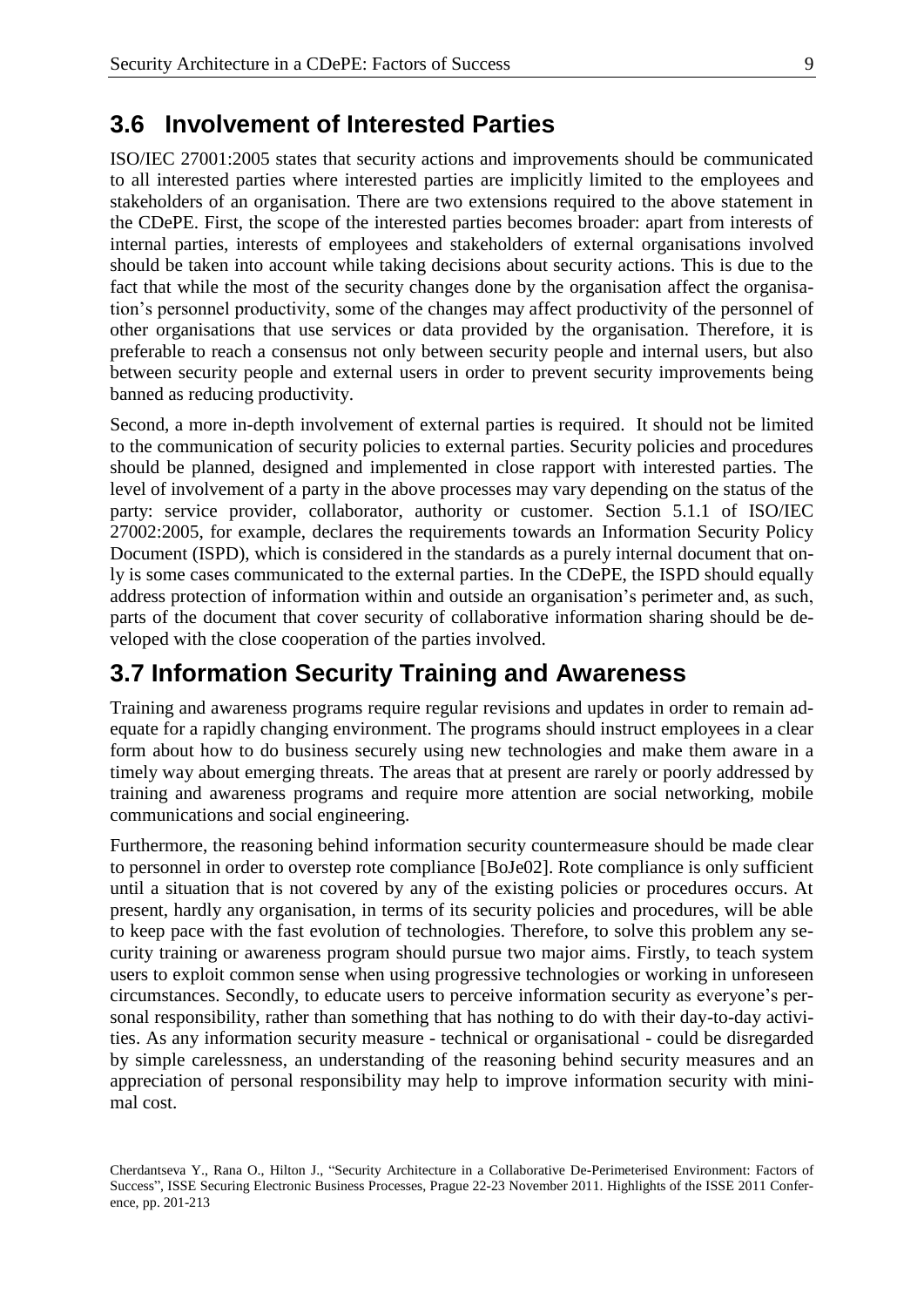#### **3.8 Approach to Outsourcing**

Many organisations outsource IT functions: the reason is obvious - outsourced services may cost several times less than maintaining in-house IT. Cloud computing, a modern form of outsourcing, significantly reduces business costs. The problem that arises with outsourcing is that organisations often ignore such in-house activity as development of information security strategy and inconsiderately rely on outsourcing companies in terms of security, forgetting that security is not a feature that outsourcing companies provide by default. Security measures supplied should meet requirements of the organisation's information security strategy and policies, should be carefully negotiated and stated in contracts as well as financial penalties for the information security breaches occurred by fault of service provider. For Cloud computing the contract should, for example, prevent access of the cloud provider's personnel to confidential data, prevent data sharing with unauthorized third parties, require destruction of data after termination of the contract as well as state the liability for data misuse. The new member of the ISO/IEC 27000 family – ISO/IEC 27036 *- IT Security - Security techniques - Information security for supplier relationships* – promises to address information security issues in outsourcing in detail. The standard is currently in preparation.

Whereas development security strategy by an organisation itself is preferred, outsourcing strategy development is also possible, but should be done with the active involvement of an organisation's management, which is accountable and is the only party that has an in-depth understanding of the business needs.

Finally, it is not a question of what is more secure - in-house or outsourced IT. It is a question of a SA to be adjusted to a preferred way of operation [ShCL05: p.146].

#### **3.9 Security Return on Investment**

Security Return on Investment (ROI) is a very popular topic. There are different approaches to economics of security. Some authors argue that security should be evaluated in a similar way to other business projects in terms of ROI. Others, on the contrary, claim that information security does not have an ROI. Third argue that security is more similar to insurance as it reduces risks to business and prevents possible losses.

In fact, cost and benefits calculations based on risk analysis are needed as they serve as a bridge between managers and security specialists. They help to translate security concerns through probability arithmetic into monetary terms that are familiar to management and allow estimation of security projects [KoDK00]. Security projects *per se* are different from most business projects, although they have some similarity with PR and advertising projects in a sense that it is very hard to measure benefits, whereas costs are obvious. As a result, the standard way of ROI calculations is not always sufficient for security projects. It is possible to quantify the financial benefits and measure the effectiveness of information security, but adequate calculations and analysis are quite complex and time-consuming. Sherwood et al., for example, propose a method for security ROI calculations based on a set of 85 attributes, each with suggested metrics and measurements [ShCL05: pp.79-110].

Despite the difficulty of adequate calculations, a demonstration of ROI significantly increases popularity and, more importantly, the budget of a security project. Management quite often actively supports a security project at the initial stage, but loses interest in the project at further stages if they cannot see a positive ROI. Thus, to maintain management's support, finan-

Cherdantseva Y., Rana O., Hilton J., "Security Architecture in a Collaborative De-Perimeterised Environment: Factors of Success", ISSE Securing Electronic Business Processes, Prague 22-23 November 2011. Highlights of the ISSE 2011 Conference, pp. 201-213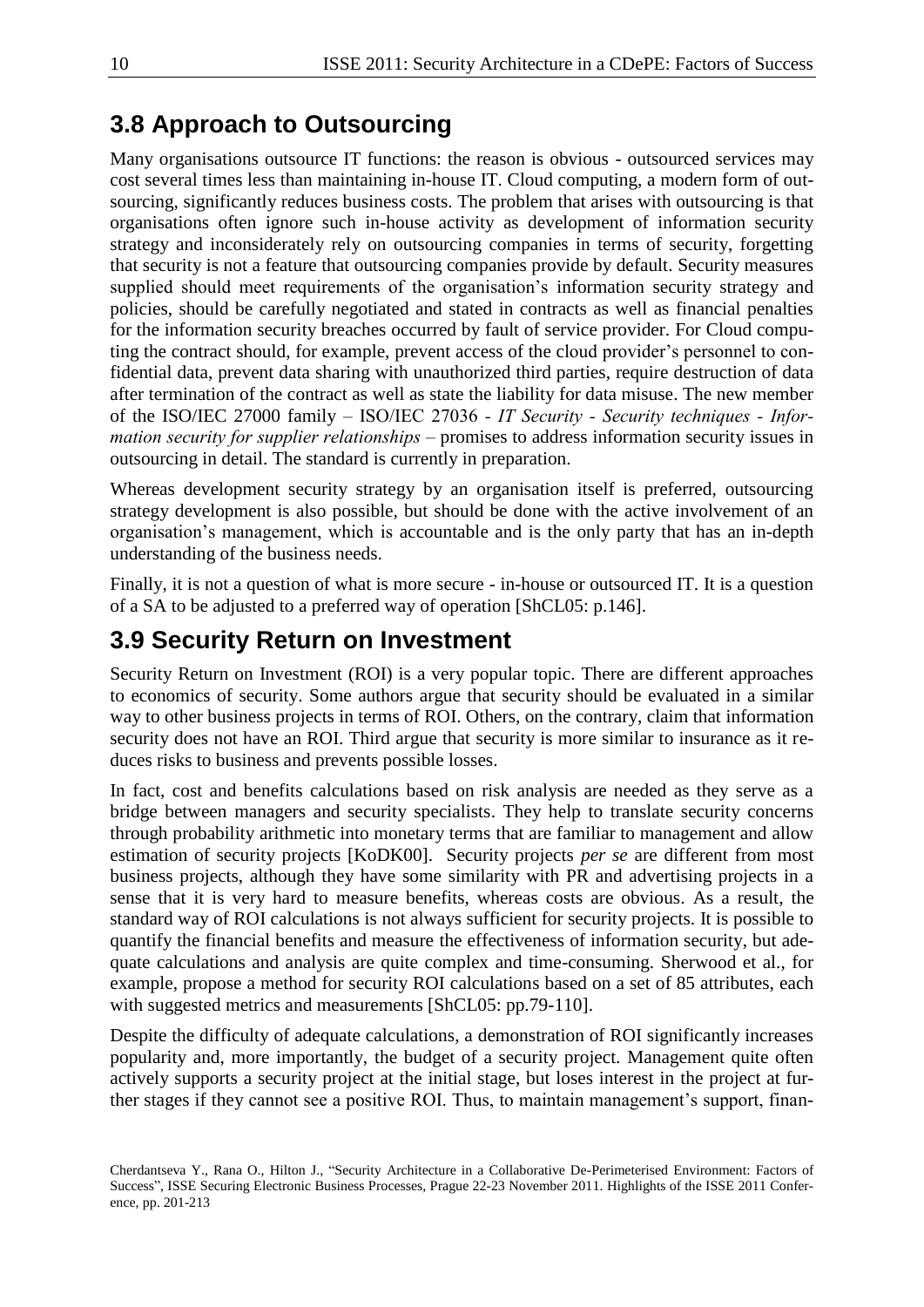cial benefits of information security measures should be quantified and clearly articulated to stakeholders and other interested parties at every stage of a security project.

The importance of the economic side of information security is lately recognised by ISO/IEC, which is currently in preparation of ISO/IEC TR 27016 *- IT Security - Security techniques - Information security management - Organisational economics*. The standard, which is expected to be released in 2013, will cover financial perspectives of information security  $[Isec11a]$ .

#### **3.10 Business Continuity**

Any system may fail to some extent at a certain point. Therefore, the aim of a SA is not only to prevent security failures, but also to allow a system to fail in a "good" way, i.e. with minimum destruction and negative consequences to the business. In a CDePE, managers and security experts should be concerned with two questions with regards to business continuity. Firstly, how failure on the side of collaborators, service providers or other external parties involved may injure an organisation and what an organisation should do in a case of such a failure. Secondly, how a security failure on the organisation's side will affect external parties and what should be done to reduce or prevent a negative effect.

Section 14 of ISO/IEC 27002:2005, that describes information security aspects of business continuity management, does not comprehensively address issues relevant to involvement of external parties. In terms of the impact of external parties on an organisation the ISO/IEC 27000 series and, in particular ISO/IEC 27031:2011 - *Information technology - Security techniques - Guidelines for information and communication technology readiness for business continuity,* concentrates on ICT-related risks and does not consider risks of system failures that may crop up from business interdependencies [SKHA08].

A SA should be built to avoid the complete dependence of a system on external parties. If, for instance, important business data resides in the Cloud, additional remote backups could guarantee data availability, in case of the failure of a cloud service provider. Thus, the responsibility to develop a SA that will support business continuity in the interdependent environment resides with system and security architects, and should take appropriate place among their other duties.

## **4 Conclusion**

The evolution of ICT recently resulted in a noticeable phenomenon referred to as *deperimeterisation*. The significance of this complex socio-technical phenomenon is still underestimated. This implies that the specifics of the present environment, affected by collaboration and de-perimeterisation, are often overlooked or ignored at the level of business strategy, system design and in a SA in general. To cover this gap, the paper presented an overview of the factors that are important to be taken into consideration while developing and managing a SA in a CDePE. The factors described in the study are necessary, but not sufficient conditions for a successful SA. Nevertheless, addressing the factors covered in this paper will significantly increase the chances of an organisation to build a successful SA.

This work emerged as a result of an analysis of the modern trends and the hot topics of the information security discipline. The value of the paper is also in sketching a contemporary picture of a successful SA adapted to the interconnected landscape and in outlining areas worthy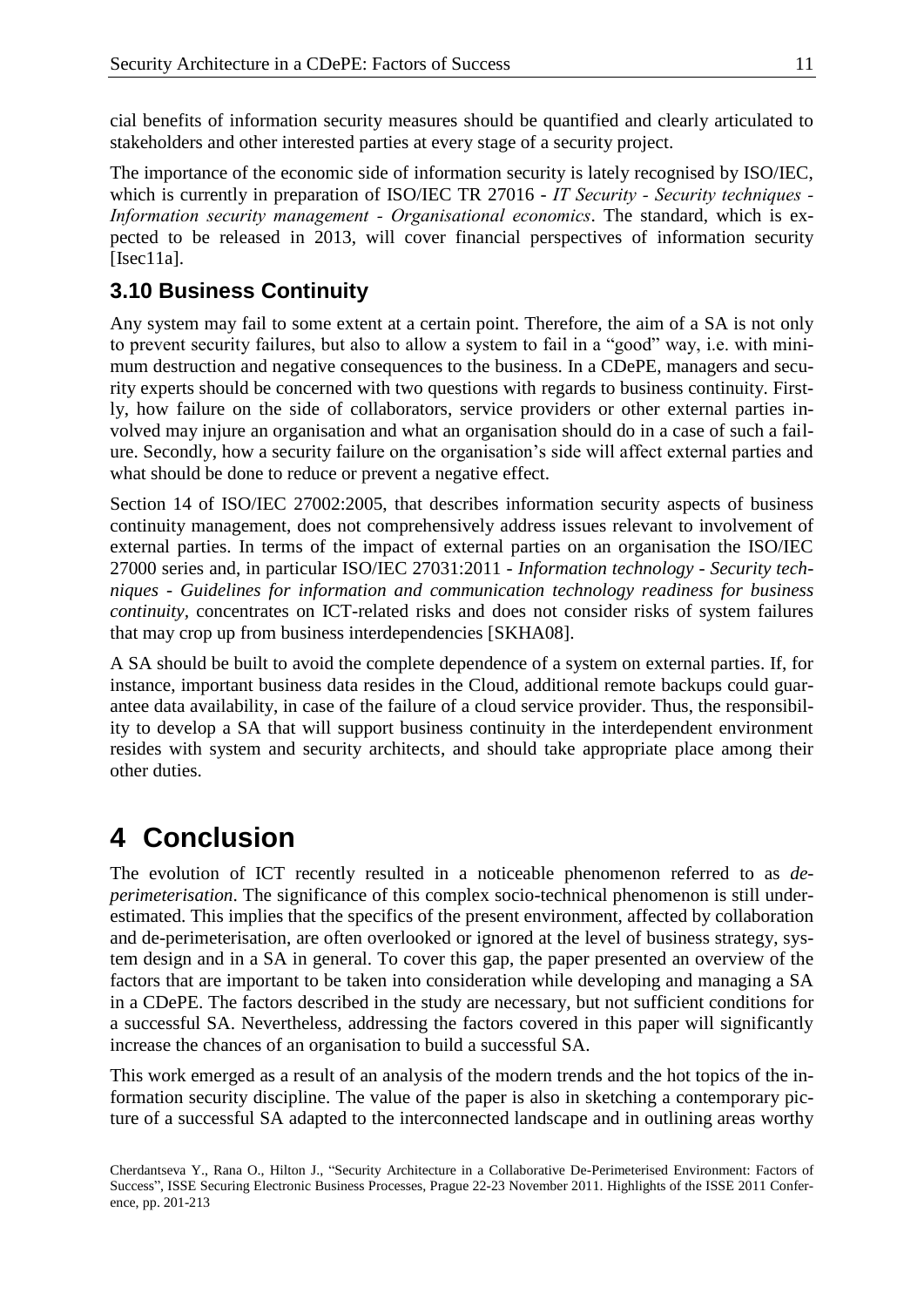of attention and subsequent research. Hence, it may be of interest to managers, system architects, information security professionals and young researchers.

#### **References**

| [AlSa10]  | Aljafari, R., Sarnikar, S.: A Risk Assessment Framework for Inter-                    |
|-----------|---------------------------------------------------------------------------------------|
|           | Organizational Knowledge Sharing. Sprouts: Working Papers on Information,             |
|           | 2010 [online]. Available at: http://sprouts.aisnet.org/880/1/KMDSS_Sprouts.pdf        |
|           | [Accessed: 10 July 2011]                                                              |
| [Ande01]  | Anderson R.: Why Information Security is Hard - An Economic Perspective.              |
|           | Computer Security Applications Conference, 2001. ACSAC 2001. Proceedings              |
|           | 17th Annual, pp. 358-365                                                              |
| [BoJe02]  | Boyce J., Jennings D.: Information Assurance: Managing Organizational IT Se-          |
|           | curity Risks. Butterworth-Heinemann (Elsevier Science), 2002, p.13                    |
| [BSIS05]  | BS ISO/IEC 27001:2005 - Information technology - Security techniques - In-            |
|           | formation security management systems - Requirements. 2005, p.2, def. 3.7, 3.8        |
| [BSIS11]  | Draft BS ISO/IEC 27010 Information Technology - Security techniques - Infor-          |
|           | mation security management for inter-sector and inter-organizational communi-         |
|           | cations. Reference number of document: ISO/IEC FCD 27010, 2011                        |
| [CNSS10]  | Committee on National Security Systems: National Information Assurance (IA)           |
|           | Glossary, CNSS Instruction No. 4009, 26 April 2010, p.37                              |
| [Good10]  | Goodchild J.: Survey: Fear of data loss, security risks via social media sites on     |
|           | the upswing, 2010 [online]. Available at:                                             |
|           | http://www.csoonline.com/article/616218/survey-fear-of-data-loss-security-            |
|           | risks-via-social-media-sites-on-the-upswing [Accessed: 10 July 2011]                  |
| [HiTa08]  | Hilton J., Tawileh A.: Sustained Control of Critical Corporate Information. 5th       |
|           | Middle East Chief Information Officer Conference & IT Exhibition, ME CIO              |
|           | 2008. Summit, Nov. 25, 26 & 27, 2008, Bahrain [online]. Available at                  |
|           | http://www.jeremy-hilton.com/node/1 [Accessed: 30 July 2011]                          |
|           | [ISACA08] Information Systems Audit and Control Association: ISACA Glossary of Terms, |
|           | 2008 [online]. Available at: http://www.isaca.org/Knowledge-                          |
|           | Center/Documents/Glossary/glossary.pdf [Accessed: 10 July 2011]                       |
| [Isec11a] | IsecT Ltd.: ISO/IEC TR 27016 - IT Security - Security techniques - Information        |
|           | security management - Organizational economics (DRAFT) [online]. Availa-              |
|           | ble at: http://www.iso27001security.com/html/27016.html [Accessed: 10 July            |
|           | 2011]                                                                                 |
| [Isec11b] | IsecT Ltd.: SO/IEC 27036 - IT Security - Security techniques - Information se-        |
|           | curity for supplier relationships (DRAFT) [online]. Available at:                     |
|           | http://www.iso27001security.com/html/27036.html [Accessed: 10 July 2011]              |
| [ISO09]   | ISO/IEC 27000:2009 (E) Information technology - Security techniques - Infor-          |
|           | mation security management systems - Overview and vocabulary, def. 2.19               |
| [KoDK00]  | Kokolakis S., Demopoulos A., Kiountouzis E.: The use of business process              |
|           | modelling in information systems security analysis and design. Information            |
|           | Management & Computer Security, 2000, Vol. 8 Iss: 3, p.108                            |
| [OGJF07]  | The Open Group, Jericho Forum: Business rationale for de-perimeterisation,            |
|           | 2007 [online]. Available at:                                                          |